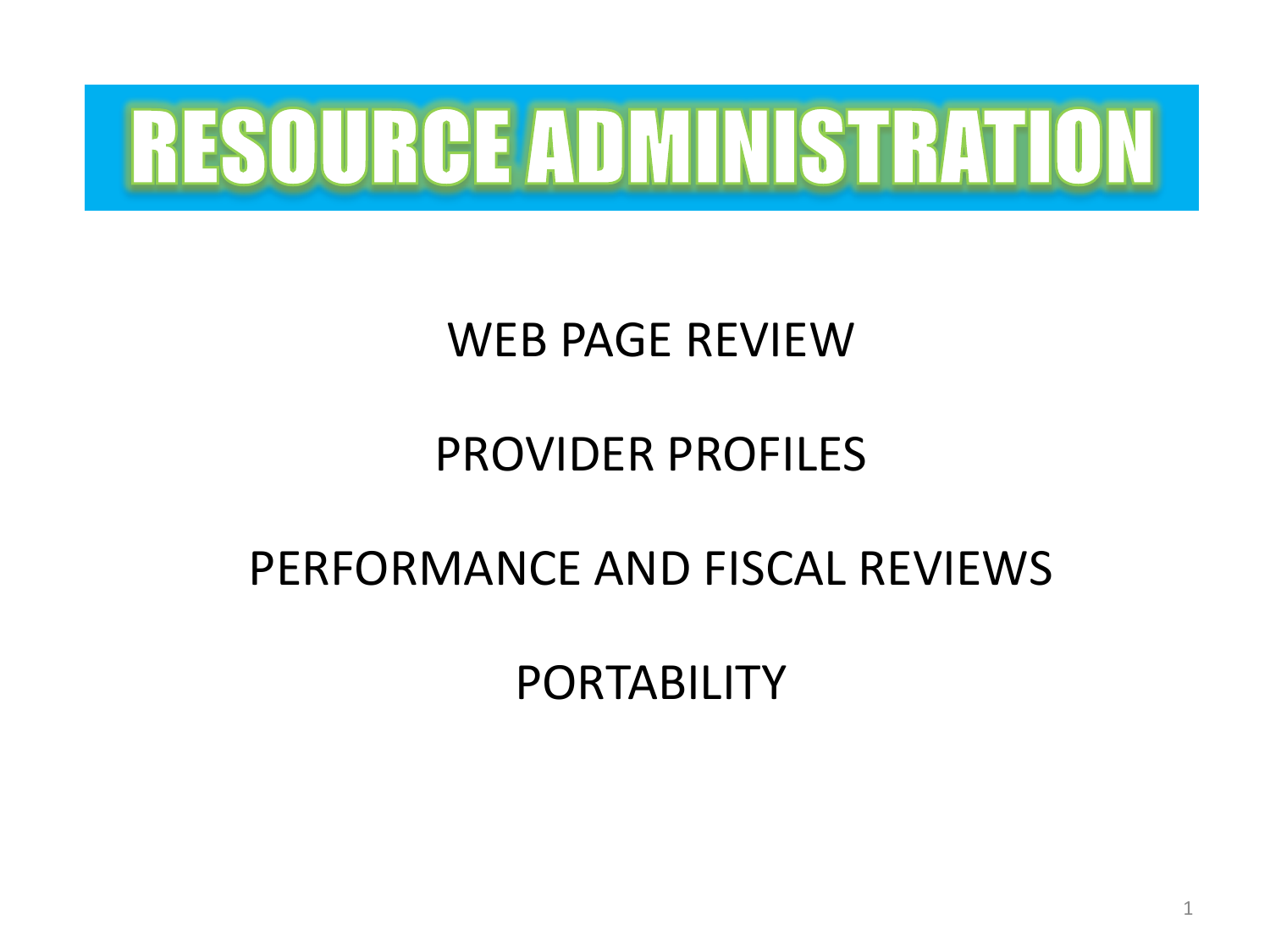# Web Page Review

## **DDS Web Site** *<https://portal.ct.gov/dds>*

Select **Provider Gateway** – This section should contain all information a provider needs to do business with the State of Connecticut.

| <b>Families</b>                    | $\mathbf{L}$           |
|------------------------------------|------------------------|
| <b>Provider Gateway</b>            | $\mathbf{z}$           |
| <b>Boards &amp; Councils</b>       | ⋗                      |
| <b>Divisions</b>                   | ⋗                      |
| Regions                            | $\mathbf{\mathcal{P}}$ |
| Topics A - Z                       | $\mathbf{L}$           |
| <b>Advocates' Corner</b>           | $\mathbf{L}$           |
| Search Department of Developmental |                        |
| <b>Services</b>                    |                        |
| $\Omega$<br>by Keyword             |                        |
|                                    |                        |
|                                    |                        |
|                                    |                        |
|                                    |                        |
|                                    |                        |
|                                    |                        |

- Rates
- · Resources
- $\cdot$  RFP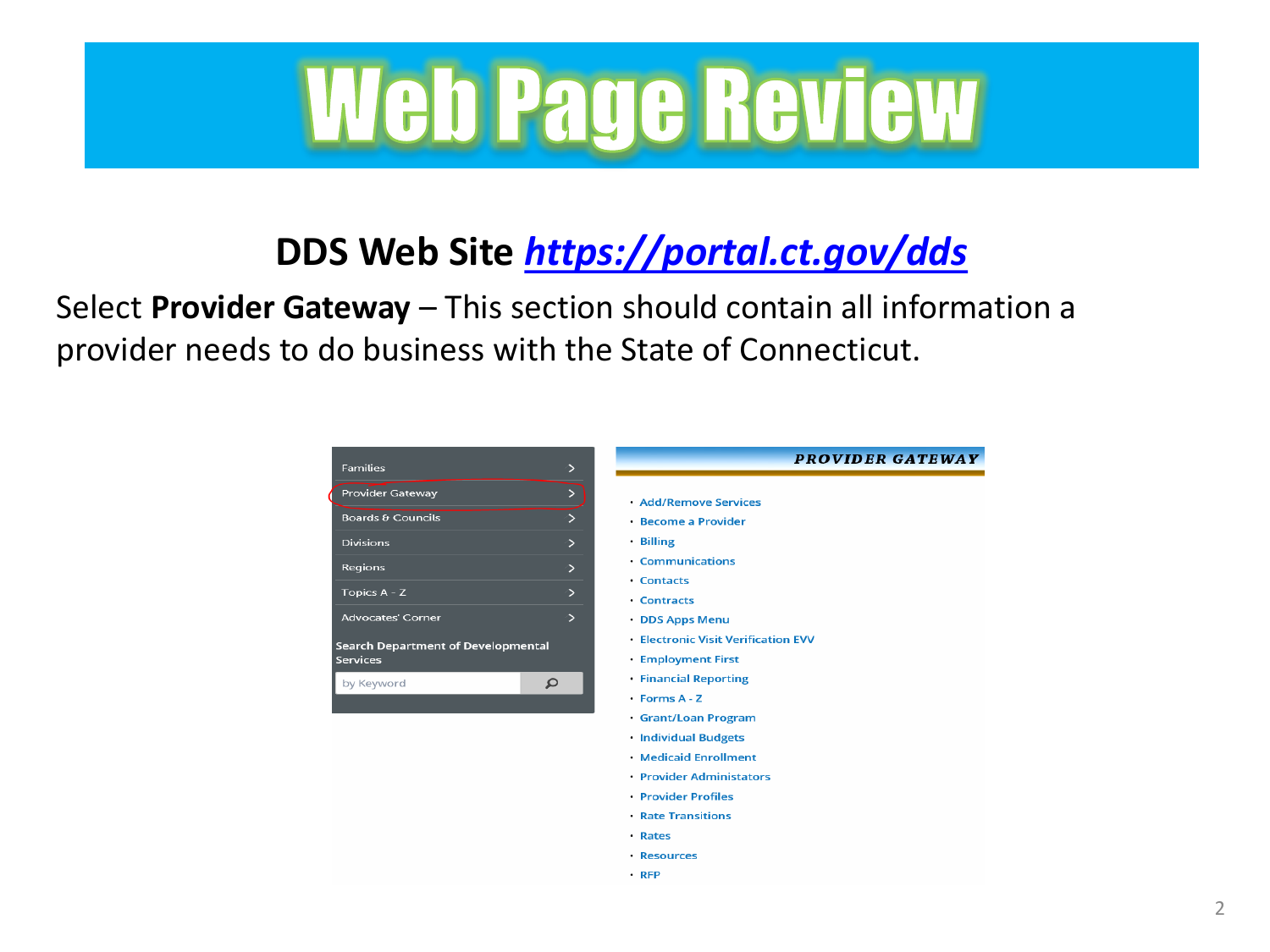## **Web Page Review - Continued**

**Contact your Provider Specialist if you have questions. The Provider Specialist assigned to you is located on the Provider Assignment List:**

### **Provider Assignment List**

https://portal.ct.gov/dds > Provider Gateway > Contacts > RM Provider Assignments

### **DDS Manual of Policies & Procedures**

https://portal.ct.gov/dds > Provider Gateway > Topics  $A - Z$  > Policies & Procedures > DDS Manual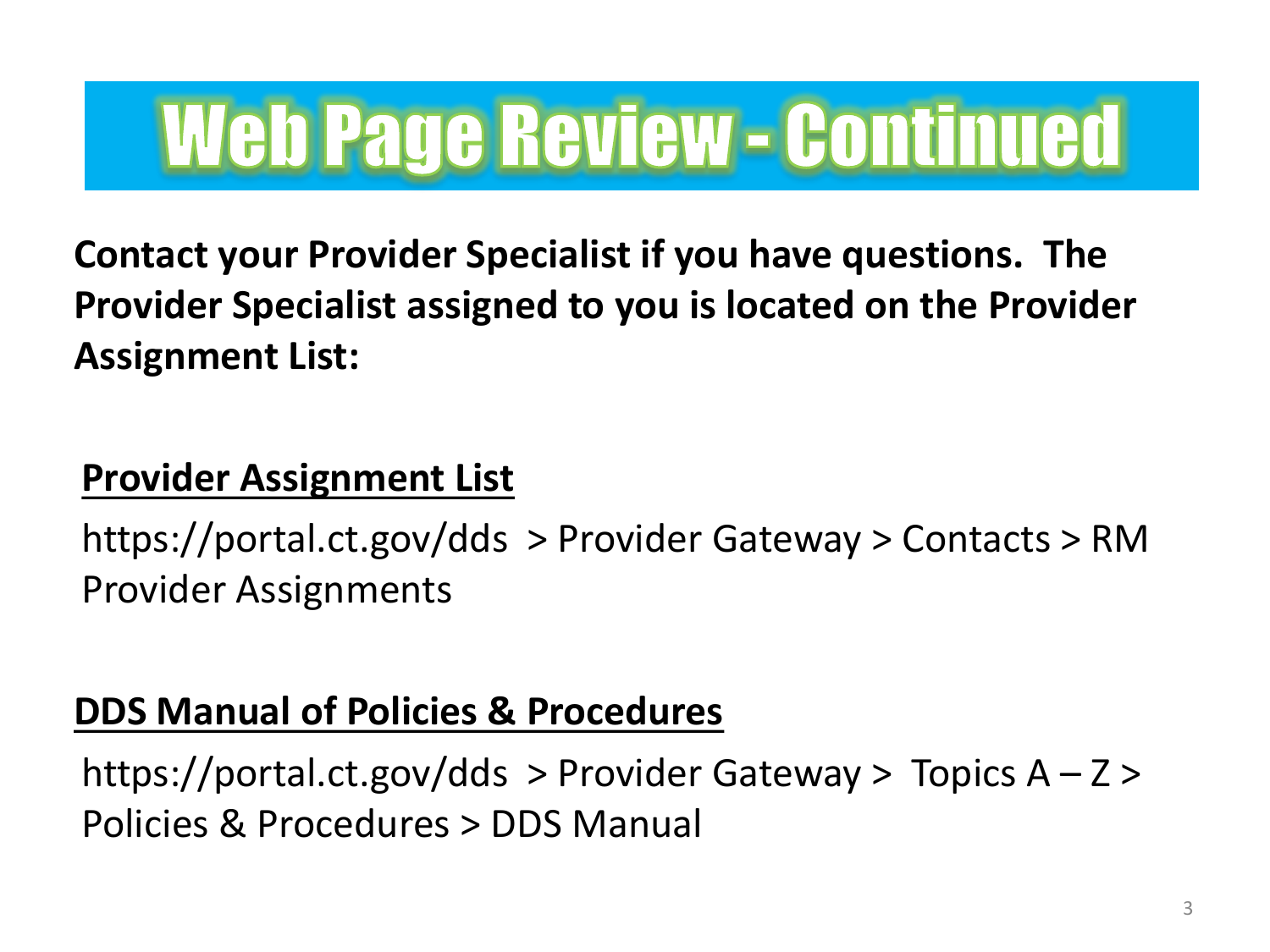

#### **NEW PROVIDERS**

New providers will be given a Provider Profile Form by the Provider Qualification Specialist to complete when becoming a qualified provider. It contains information about each qualified provider.

#### **PROVIDER PROFILE FORM**

Profiles and the list of qualified providers can be found on the DDS web page: **<https://portal.ct.gov/dds>**> **Provider Gateway > Provider Profiles**

**VIEW PROFILES -** You can view for one provider at a time, view the entire list of qualified providers or by town served.

#### **CORRECTIONS/UPDATES**

Changes to provider information, i.e., contact names, phone numbers, email addresses, etc. should be submitted on the Provider Profile Correction Form. The form can be found on the DDS web page:

**<https://portal.ct.gov/dds>**> **Provider Gateway > Forms A-Z > Provider Profile Correction Form**

**Contact person(s) will receive all information from DDS and is responsible for inter-agency distribution.** An agency can have up to five contact people: Executive Director, Main Contact, CFO, Provider Administrator, Medicaid Contact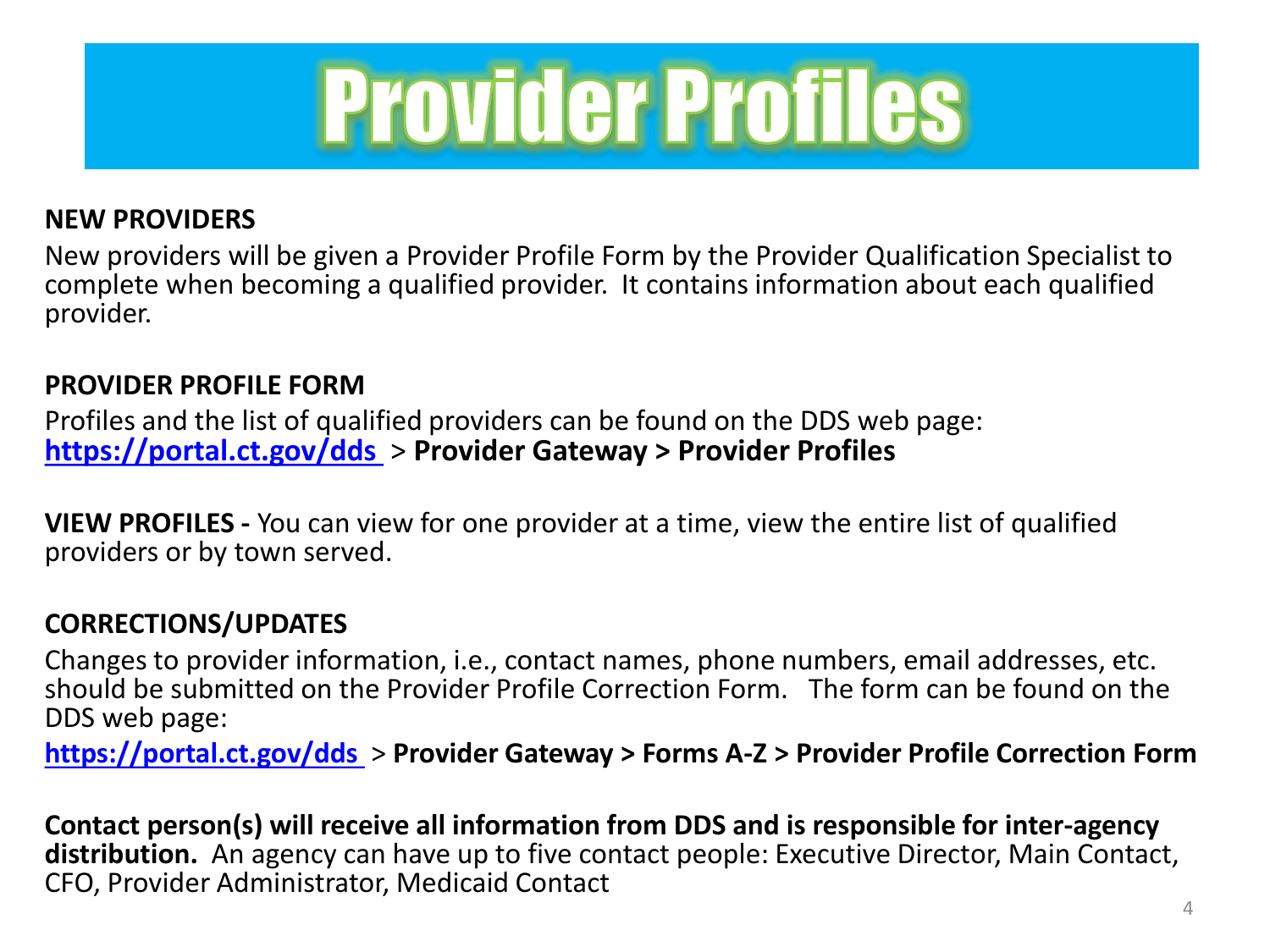## **Performance and Fiscal Reviews**

DDS will hold two meetings with providers each year. You will be notified via e-mail with the date and time of your scheduled meeting:

- 1. Performance/Quality Meeting
- 2. Fiscal Meeting.

#### **Fiscal Meetings**

- Time Typically held in May & June each year.
- Location Held in the Prime Region with participation from other regions as appropriate.
- Agenda The focus of these meetings are fiscal issues, participant lists, FI issues , etc.

#### **Quality Review Meetings**

- Time Typically staggered throughout the year with the exception of May, June & July.
- Location Held in the Prime Region with participation from other regions as appropriate.
- Agenda The focus of the meeting is on a review of Quality Improvement (QI) data and the Continuous Improvement Plan. **This meeting will result in a recommendation for agency certification.**

**QI data is forwarded to providers prior to the meeting for their review and analysis**. Be sure to look at trends and issues. Incorporate these into the Continuous Improvement Plan. *Note: The Continuous Improvement Plan will be discussed in another section of the training materials.*